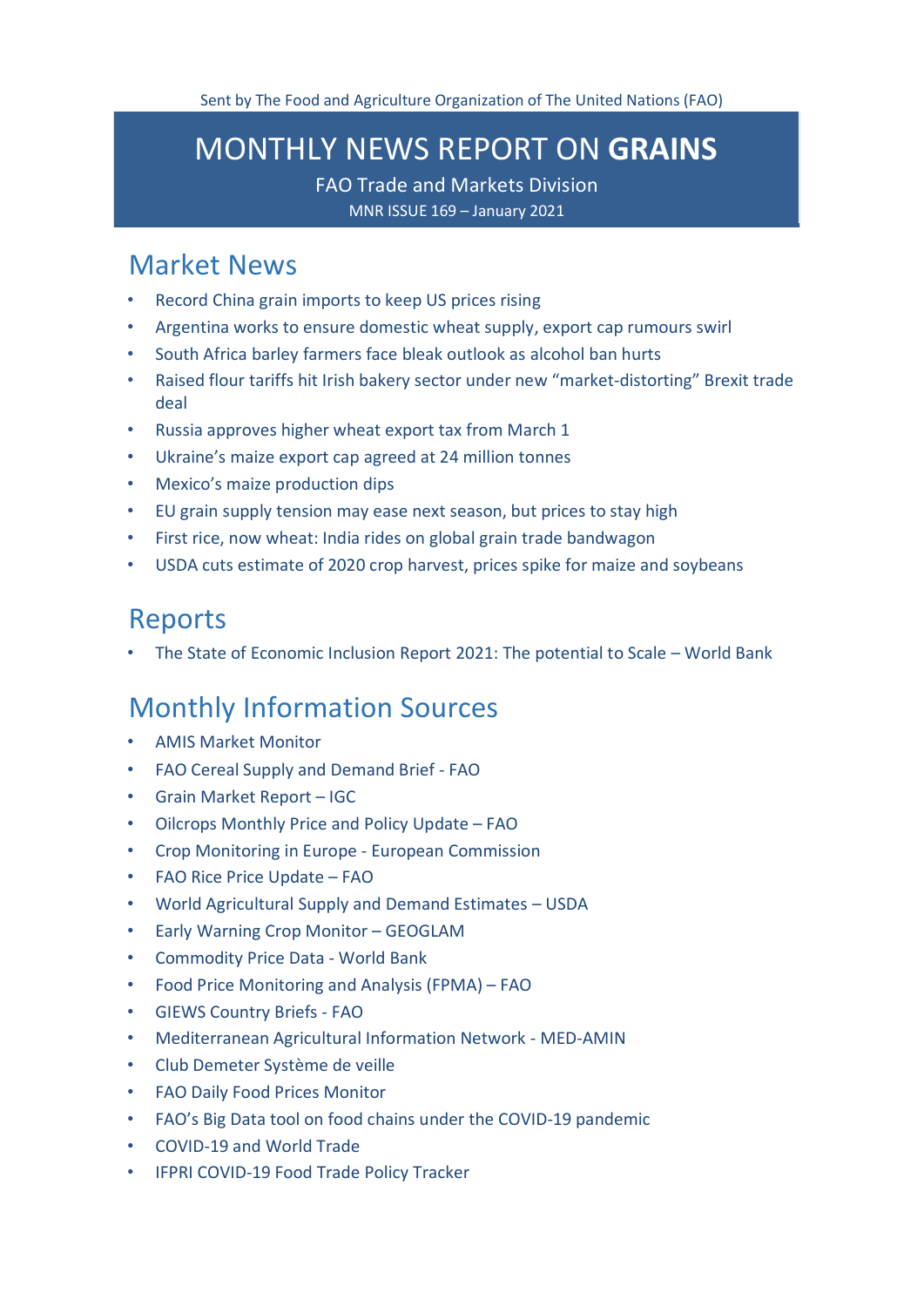# <span id="page-1-0"></span>Market News

#### <span id="page-1-1"></span>**Record China grain imports to keep US prices rising**

27 January - Reuters

Expected record Chinese imports of maize and soybeans in the coming seasons will continue to absorb U.S. supplies and keep prices on an upward trend, Chicago-based consultancy AgResource Co said on Wednesday.

Chinese demand has fuelled a rally in grain markets in the past year and sparked a jump in U.S. maize futures on Tuesday as massive exports of U.S. maize and maize-based ethanol were reported.

China's soybean imports could rise to around 110 million tonnes in the 2021/22 crop year, surpassing a potential 103-105 million tonnes over the 2020/21 crop cycle, Dan Basse, president of AgResource, told the Paris Grain Day conference.

China has already reported record soybean imports of 100 million tonnes for the 2020 calendar year.

For maize, also increasingly used by China to feed its pig herd being rebuilt after a disease epidemic, Chinese imports were seen at about 25-27 million tonnes in 2020/21, including 18-20 million from the United States, Basse forecast.

Chinese maize imports could range between 25 million and 40 million tonnes in the coming years, he added.

Other analysts have also projected that China's maize imports and soybeans will surge. China already imported a record 11.3 million tonnes of maize in 2020, as it faced spiralling domestic maize prices.

"We've been talking for years about trying to find a new demand driver and that demand driver is now coming from our friends in China," Basse said.

A trade deal between Beijing and Washington would contribute to Chinese demand being focused on U.S. supplies, Basse and Rosa Wang, analyst with Chinese consultancy JCI, told the conference.

JCI expected China to buy more U.S. wheat this year, after making limited purchases in recent months, as part of its push to bring in more U.S. farm goods, Wang said.

Supply tensions and rising prices in grains and oilseeds could last for up to two years, Basse said, adding that higher prices were needed to push U.S. farmers to plant as much maize and soybeans as possible.

There was potential for U.S. soybean prices to reach \$15-\$17 a bushel and maize \$5.70-\$6, surpassing multi-year highs struck this month, he said.

#### [back to top](#page-0-0)

#### <span id="page-1-2"></span>**Argentina works to ensure domestic wheat supply, export cap rumours swirl** 27 January – Nasdaq.com

Argentina is looking for ways to ensure ample domestic wheat supplies without resorting to shutting down exports, a top official said on Wednesday while farmers fretted about possible state intervention in the markets.

The government, worried about food price inflation, recently tried to limit maize exports, but the idea was beaten back by growers. Now the focus is on wheat, with rumors swirling around the Pampas grains belt that export limits might be on the way.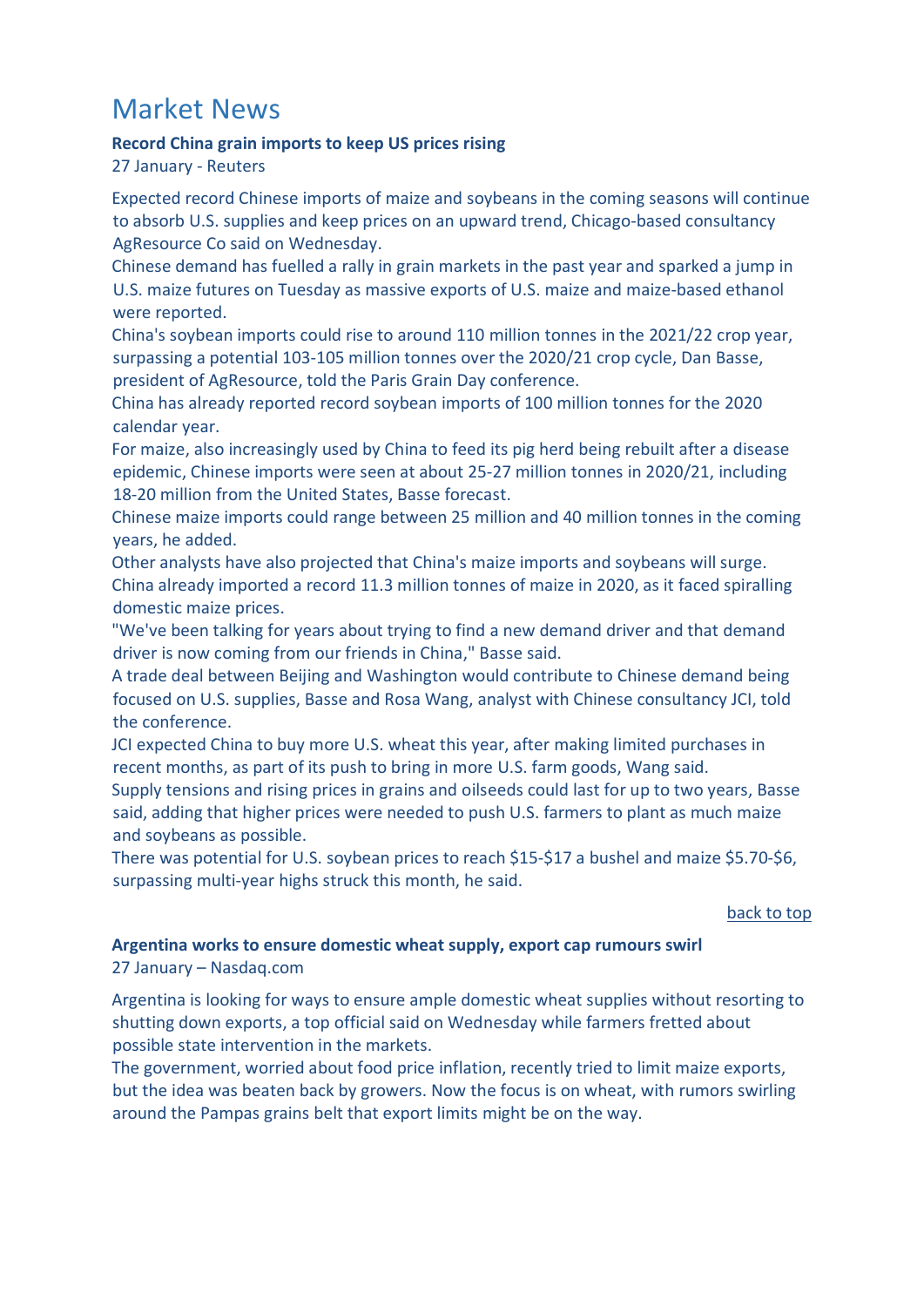"In the case of wheat we are seeing what we can do to ensure that we have enough in the country, without closing the export market," Agriculture Minister Luis Basterra told local radio.

"There is room for the wheat value chain to allow for the provision of the domestic market," he said.

"We will meet over the coming days with the government. They do not want to intervene in the market or limit wheat exports, but everything is on the table," Gustavo Idigoras, head of Argentina's CEC export companies' chamber, told Reuters.

Most of Argentina's wheat exports go to neighboring Brazil.

Chicago Board of Trade wheat futures Wv1 were down on Wednesday but hovered near 6- 1/2 year highs set in mid-January. The market has drawn support from expectations of tightening global supplies of wheat, as well as maize and soy.

Russia, the world's top wheat supplier, has approved a higher export tax on the grain to start on March 1, in its latest push to control rising domestic food prices.

The Argentine government says that of the 17.2 million tonnes of 2020/21 wheat recently harvested, 10 million tonnes will be exported. Official data also shows that exporters have already bought 8.9 million tonnes of 2020/21 wheat.

Argentina recently proposed a two-month suspension of maize exports and then a daily limit on international shipments. It ditched both plans following objections from farmers. But the proposals showed Argentina is willing to limit exports in a bid to slow increases in domestic food prices. The country's overall inflation rate was 4% in December alone.

"We are concerned that there my be some kind of unofficial deal between the government and traders to reduce wheat and maize exports," said Santiago del Solar, a grower in the bread-basket province of Buenos Aires.

"We need transparency in the grain markets. We need to know what is going on in order to invest and produce," he added.

Idigoras said no unofficial deal had been struck.

#### [back to top](#page-0-0)

#### <span id="page-2-0"></span>**South Africa barley farmers face bleak outlook as alcohol ban hurts**

#### 27 January – Moneyweb.com

South African barley farmers are bracing for a tough market ahead as demand for the grain used to make beer falls and stockpiles grow after a ban on the sale of alcohol was reinstated as the country battles a surge in Covid-19 cases.

The government in December enforced its third ban on alcohol sales since the outbreak of the virus to alleviate pressure on strained healthcare facilities after a rise in infections. Unutilised stocks of barley, which is mainly planted for malting purpose in South Africa, stood at around 719 307 tonnes by December, 49% higher than a year ago, according to data from the South African Grain Information Service.

Farmers say the ban is further hurting a sector still reeling from effects of drought conditions in 2019.

"The biggest impact will be on next year's mandate to supply malt barley for the industry," said Jose De Kock, chairman of Barley Industry Committee, referencing to the 2021/22 season where plantings are due to start in around April.

"With the carry-over that is already in the pipeline they are going to limit the mandate for next year, that is the fear," he added.

Farmers could plant other crops, but De Kock said this may not be a complete solution with some of them in a crop rotation as part of disease and weed control measures.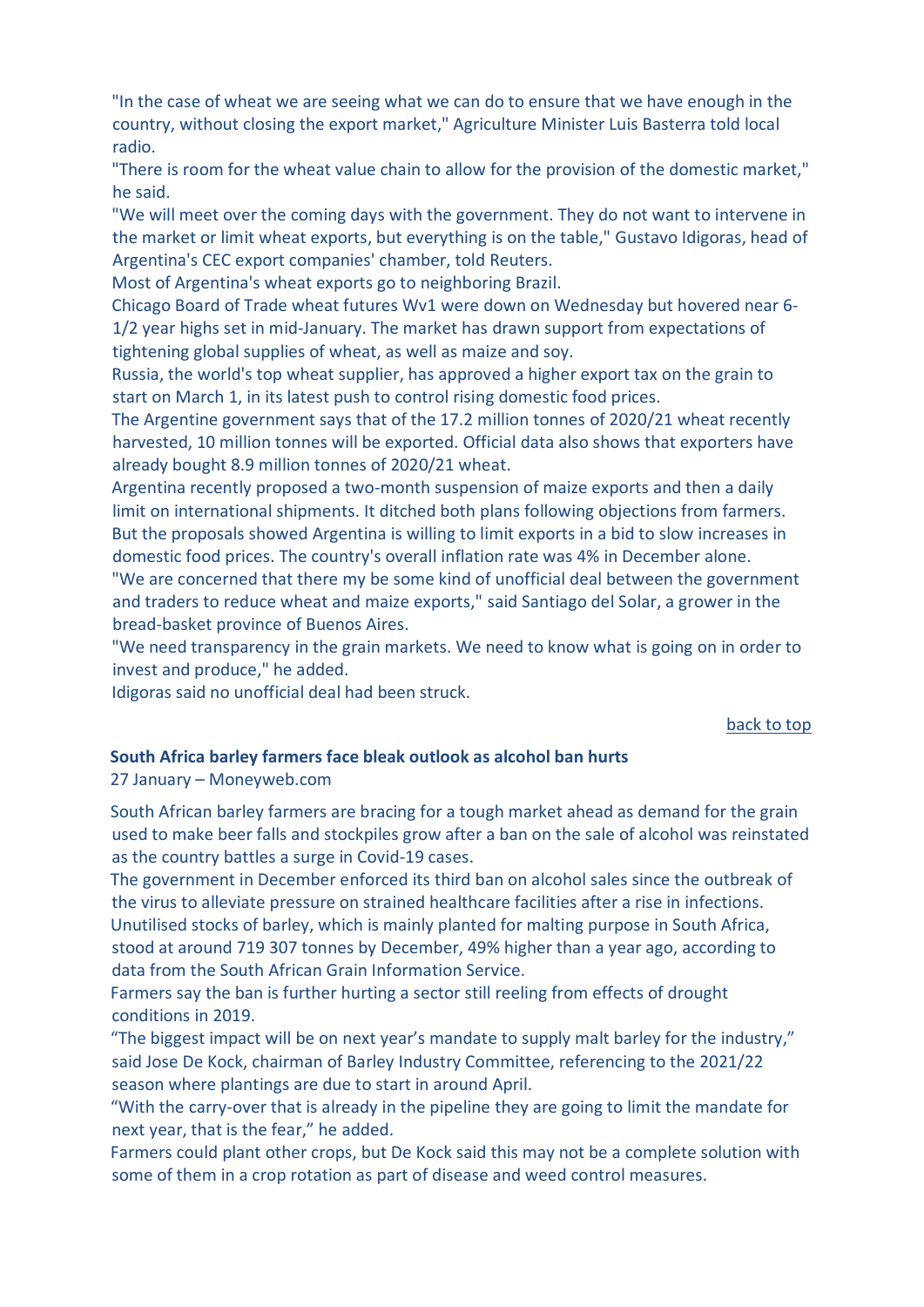"You can juggle a bit to the one side or the other side but you cannot not plant barley," he said.

Anheuser-Busch InBev (AB InBev), which uses malting barley in beer making, lowered its mandate for the 2020/2021 season to 380 000 tonnes from 475 000 tonnes in the previous season.

"There is the possibility that we will have to reduce the mandate further if the ban should continue," AB Inbev's director of agricultural development in Africa, Josh Hammann, said. This may force farmers to sell excess barley as animal feed which can be between 40 to 50% lower than the price of malting barley, said Abrie Rautenbach, head of ABSA's AgriBusiness. South African Breweries, part of AB InBev, is challenging the alcohol ban in court.

#### [back to top](#page-0-0)

<span id="page-3-0"></span>**Raised flour tariffs hit Irish bakery sector under new "market-distorting" Brexit trade deal** 26 January – Foodingridientsfirst.com

The UK's new Trade and Cooperation Agreement (TCA) with the EU is resulting in additional tariffs being applied to Irish flour imports. As a point of contention for local traders, the new deal stipulates that if the wheat used to make flour is more than 15 percent of third country origin, the full tariff of €172 (US\$209) per metric ton becomes payable. This is equivalent to a 50 percent increase in product cost.

Ireland has had no industrial milling options available since the closure of a number of mills in recent years. It currently imports around 80 percent of the flour, mainly from Great Britain.

"We have certainly noted the impact of this issue, and indeed the concerns of the flour milling sector were raised directly with the Commission and UK government on more than one occasion before the TCA was signed," Alex Waugh, director of UK Flour Millers, tells FoodIngredientsFirst.

Unlike customs procedures, which the industry was prepared for, the rules of origin only became clear when the TCA was published on December 24, 2020."We particularly highlighted the potential impact of the now agreed upon Rules of Origin on Irish bakers and consumers."

Under the new trade deal, a Great Britain, Northern Irish or EU-based bakery competitor – using the same specification flour but not facing the same tariff – will be at a significant competitive advantage selling their finished product in the marketplace, versus an Irishbased bakery.

"Under the Rules of Origin in the TCA, there is a requirement that the wheat used should be of UK or EU origin, with a maximum tolerance of 15 percent for grain from other countries such as Canada or US," Food Drink Ireland (FDI) director Paul Kelly tells FoodIngredientsFirst. "This is a significant problem for the Irish Bakery industry, which purchases flour from millers in Great Britain with a high proportion of third country wheat, mainly Canadian or US which is rarely below the 15 percent tolerance level."

Unlike customs procedures, which the industry was prepared for, the rules of origin only became clear when the TCA was published on December 24, 2020 – leaving businesses with little time to prepare.

"It has been clear for some time that with Britain communicating its intention to leave the Single Market and the customs union, there would be trade barriers and costs associated with customs procedures," Kelly notes.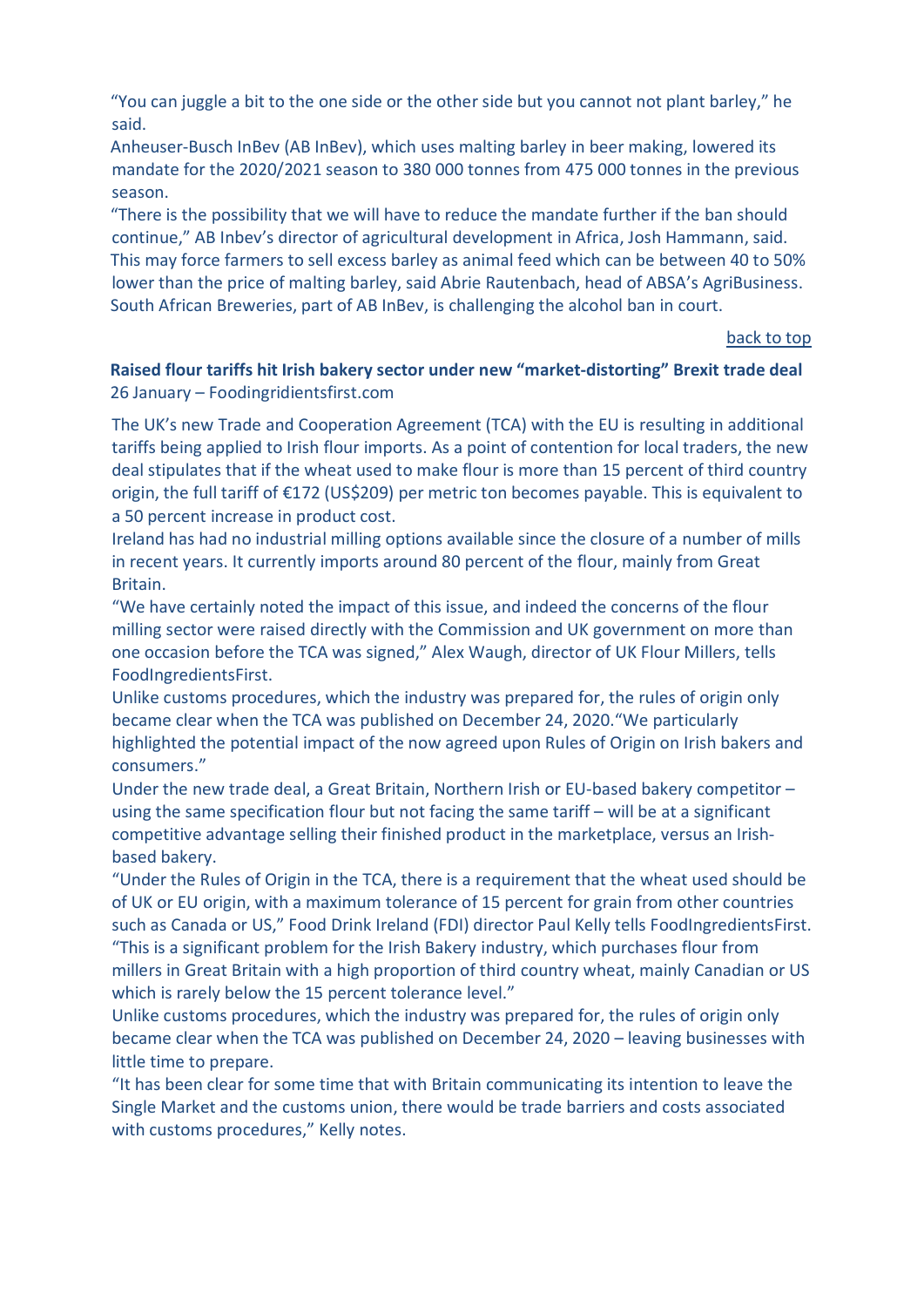"The Irish bakery industry prepared for Brexit on this basis. However it was unable to change its supply lines and for reasons of geography and lack of milling capacity in Ireland must continue to source British flour."

Ireland currently imports around 80 percent of the flour, mainly from Great Britain. FDI is flagging the issue of a distorted Irish marketplace and calling for a repeal for the Irish bakery sector in order to avoid these tariffs.

"In order to avoid distortion of trade and negative impacts on Irish consumers we are seeking a derogation for the Irish bakery sector from this specific Rule of Origin in order to deliver a tariff-free solution and put the businesses on a level playing field with UK and EU bakery competitors," says Kelly at FDI.

According to projections from the The Economic and Social Research Institute (ESRI), the full tariff per metric ton on imported flour would equate to a 9 percent consumer price increase in bread.

"There are potential solutions," Alex Waugh, director of UK Flour Millers, tells FoodIngredientsFirst. "The most obvious would be a slight adjustment to the product specific rules of origin applying to wheat flour, so that it would be acceptable to make flour from third country grain where the originating grain would itself have been subject to the same tariff in both jurisdictions."

"Elsewhere in the TCA, adjustments to Rules of Origin have been made where it is recognized that materials from third countries are an essential product component (such as batteries in electric cars), so this would not create a precedent within the agreement." "Importantly, as highlighted by FDI, it would benefit EU consumers who will bear the cost of the rule as it exists today," he concludes.

Under the new Brexit trading rules, other critical exports – particularly seafood – remain constricted due to the new customs regulations that have come into effect. UK traders have previously expressed that it will take some weeks before the full impact of the nascent trade deal will come into clarity.

Kelly at FDI stresses that all these Brexit changes will continue to impose significant costs on F&B businesses. In talks with MPs, UK Food and Drink Federation (FDF) chief executive Ian Wright has echoed the sentiment that there will be both short and long-term costs to "reengineering" supply chains.

Ireland now stands to receive over €1 billion (25 percent) from the EU Brexit fund this year.

[back to top](#page-0-0) 

#### <span id="page-4-0"></span>**Russia approves higher wheat export tax from March 1**

26 January – Successful Farming

The Russian government has formally approved a proposal to impose a higher export tax on wheat from March 1, it said on Tuesday, in another push to curb a rise in domestic food prices triggered by the COVID-19 crisis.

Russia is one of the world's largest wheat exporters. Global wheat prices jumped after the proposal to raise the tax was first announced by Russian officials earlier in January on expectations that it could make buyers prefer wheat from other countries.

The government approved a 50 euro (\$61) per tonne wheat export tax starting from March 1 to June 30 compared to the 25 euro-per-tonne tax set for Feb. 15 to March 1. A barley and maize export tax is set at 10 euro/t and 25 euro/t, respectively, from March 15 to June 30. The move tightens up measures to stabilise grain prices initiated by the government in December. Prices on the domestic grain market are under pressure from global prices which are rising, Deputy Economy Minister, Vladimir Ilyichyov said in a statement.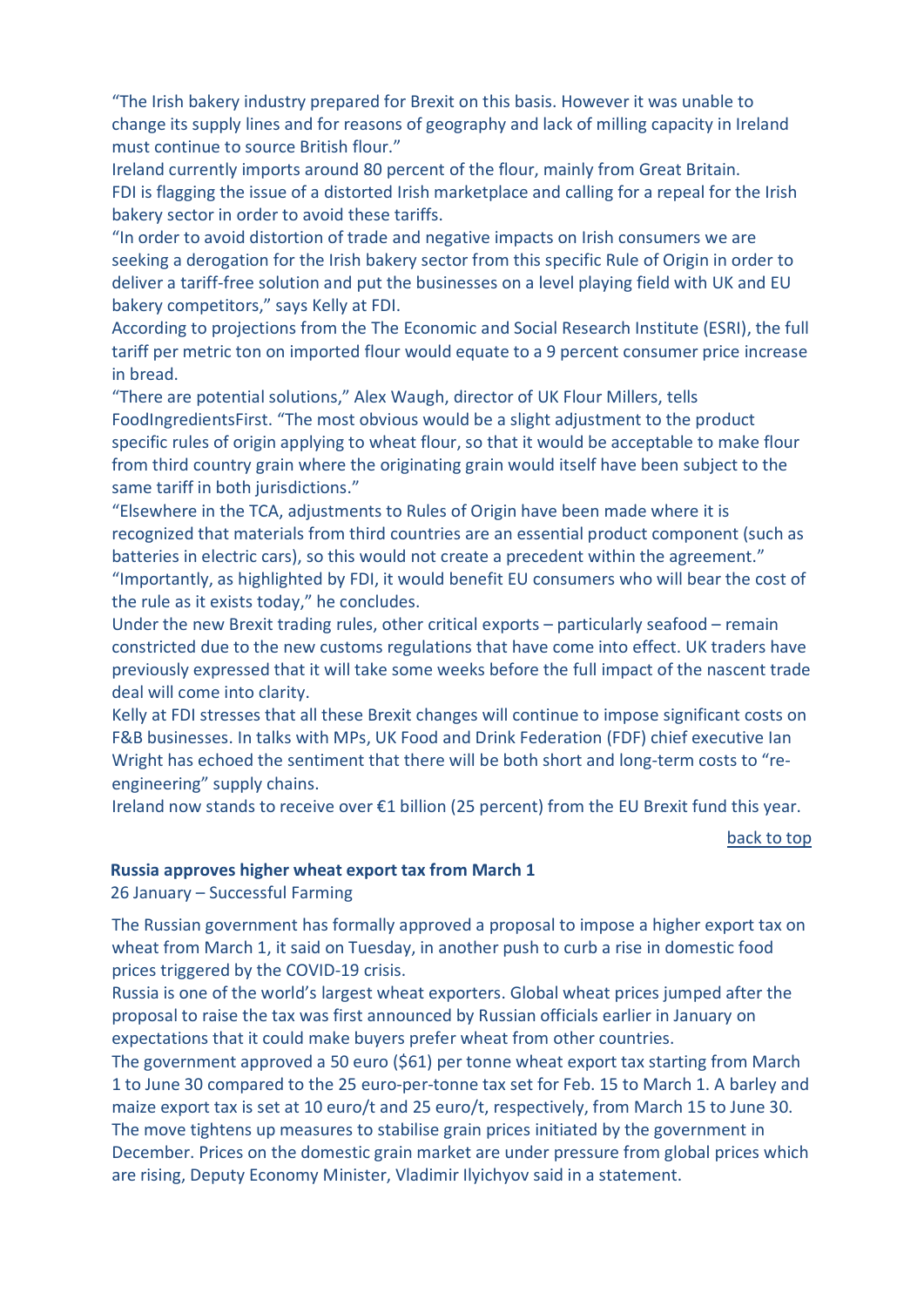Moscow will continue monitoring the situation and is ready to further adjust the mechanism for grain export regulation if necessary, he said.

"At the same time, we hope that in the near future the price situation will stabilise and we will be able to switch to a permanent export duty mechanism," Ilyichyov added. Moscow will continue taxing wheat exports in the new marketing season that starts on July 1 and will prepare a formula for that, instead of the current fixed tariff, officials have said.

[back to top](#page-0-0) 

#### <span id="page-5-0"></span>**Ukraine's maize export cap agreed at 24 million tonnes**

25 Janaury - agriCensus

Ukraine's agriculture ministry and representatives of the industry have agreed on a maize export cap set at 24 million mt to govern exports through to June 30, an official notice from the government said Monday.

The parties also agreed to re-assess and potentially revise the limit after publication of the final production number by the country's statistical agency, if needed.

The agreement coincided with news that the ministry has increased its maize export estimate to 23.5 million mt earlier today, a move that has raised expectations that any cap will only amount to a nominal volume and unlikely to be enforced as a real restriction. "Determining the maximum export volumes of grains in accordance with the signed Memorandum between the Ministry of Economy and the associations representing the participants of the grain market is a symbolic step. This is the so-called "landmark", which provides market predictability and certainty for all its participants," a notice on the ministry's website said.

At 22 million mt, the approved quota is 2 million mt higher compared to levels previously discussed.

Since the start of the marketing year on July 1 through to January 22, Ukraine has exported 11 million mt of maize.

Port line up data suggests that slightly above 1 million mt of maize is scheduled to be loaded in late January and February, meaning there is still up to 12 million mt of maize left for export within the quota.

#### [back to top](#page-0-0)

#### <span id="page-5-1"></span>**Mexico's maize production dips**

22 January – World grain

A recent drought and limited irrigation is expected to impact Mexico's maize production, according to a Global Agricultural Information Network (GAIN) report from the US Department of Agriculture (USDA).

The USDA estimates Mexico's maize production to be 27.8 million tonnes for the 2020-21 marketing year, a slight reduction from the previous forecast due to water availability. As of mid-December, water available for irrigation was approximately 271% below the level registered in 2019 at the national level.

Mexico is planning to phase out the use of both glyphosate and genetically modified maize for human consumption, according to a Dec. 31, 2020, decree. However, Mexico has not provided information on the definition of human consumption and what, if any, maizederived products might be affected. The government also has not set a timeline for the implementation of these changes.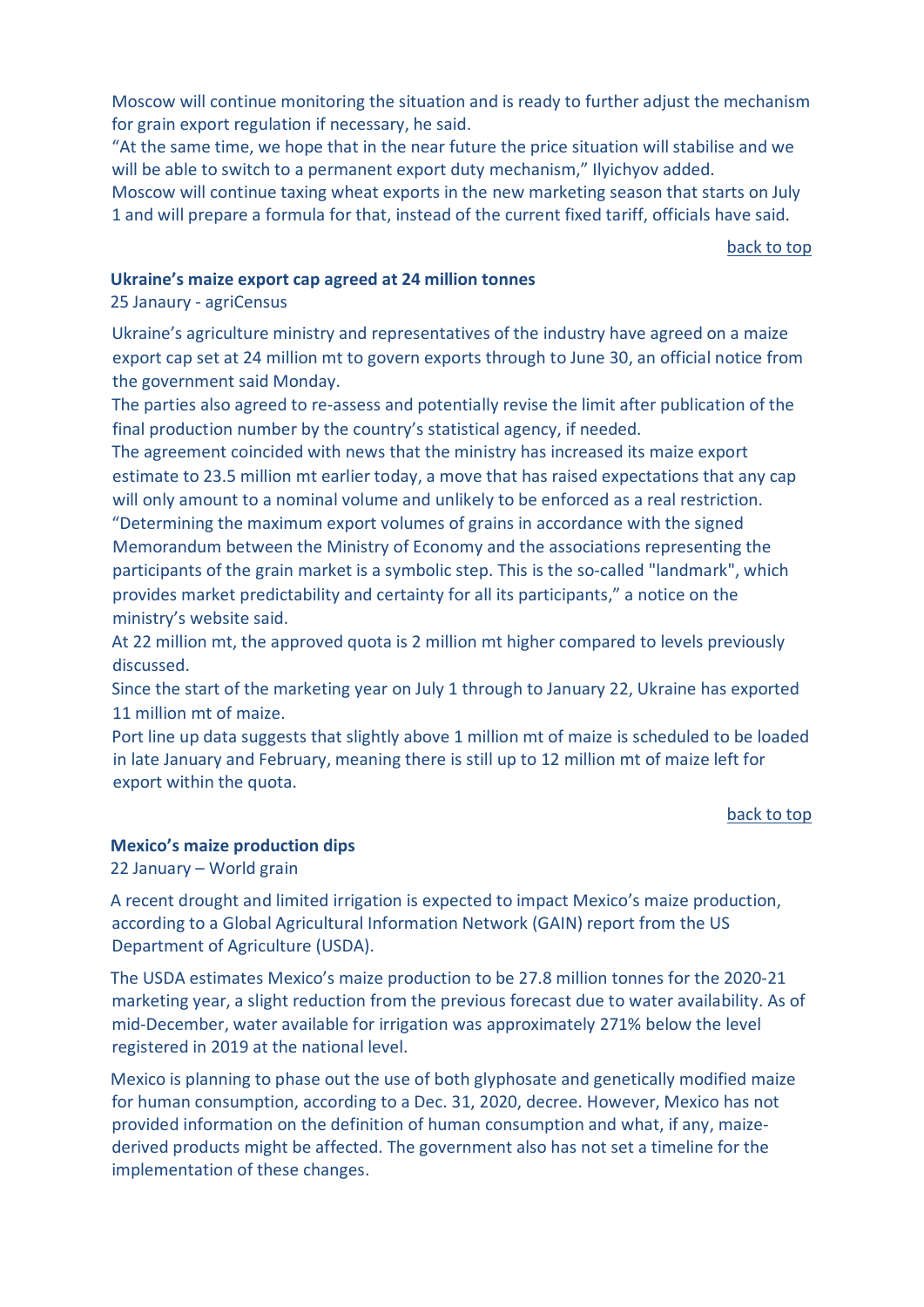The USDA forecasts Mexico's 2020-21 marketing year wheat production to total 2.9 million tonnes. There has been a shift away from producing durum-type wheat and an uptick in producing more bread wheat due to modifications to Mexico's Guarantee Prices Program. It grants small and medium growers a guarantee price per tonne of bread wheat produced.

Mexico's sorghum production for the 2020-21 marketing year is anticipated to total 4.6 million tonnes, according to the USDA's latest forecast. Sorghum exports are expected to pick up as Mexico and China agreed on phytosanitary protocols in October 2020. It allows Mexico to export sorghum to China for human consumption. Sorghum export volumes to China could reach 50,000 tonnes to 100,000 tonnes by the 2021-22 marketing year, the USDA said citing private industry sources.

[back to top](#page-0-0) 

### <span id="page-6-0"></span>**EU grain supply tension may ease next season, but prices to stay high**

#### 18 January - Hellenicshipping

Tight grain supplies in the European Union should be replenished next season by an improved harvest, but prices could remain high as Chinese demand keeps the global surplus limited, French analyst firm Strategie Grains said.

European wheat futures soared this week to seven-year highs as reduced U.S. supply forecasts and Russian plans to curb grain exports fuelled concern about dwindling global availability.

"Despite wheat and maize stocks in Europe returning to more comfortable levels than in 2020/21, we anticipate that prices will remain high," Strategie Grains said in a monthly report.

"For marketing year 2021/22, we forecast that the global inventories of barley and maize will shrink – assuming that China's import requirements remain high."

For soft wheat, production in the EU's 27 countries is expected to rise to 129.7 million tonnes this year, up 9% from last year's weather-hit crop.

The rebound in production should outstrip an expected recovery in EU demand as the coronavirus pandemic eases, allowing the bloc's wheat inventories to expand in 2021/22 from very low levels in the current season, it said.

Maize supplies could also be bolstered if main EU supplier Ukraine recovers from last year's drought-hit harvest, it said.

Global wheat and maize production was also expected to rise next season, but maize and barley stocks could shrink due to strong Chinese imports of animal feed grains, it added.

[back to top](#page-0-0) 

#### <span id="page-6-1"></span>**First rice, now wheat – India rides on global grain trade bandwagon** 14 January – The Indian Express

After rice, India is set to turn a major exporter of wheat as well – thanks to surging international prices from Chinese stockpiling and ultra-low interest rate money increasingly finding its way into agri-commodity markets.

The US Department of Agriculture (USDA) on Tuesday upped its forecast of Indian wheat exports for 2020-21 (July-June) to 1.8 million tonnes (mt), as against its earlier estimate of one mt. That would be the highest ever in the last six years (see chart).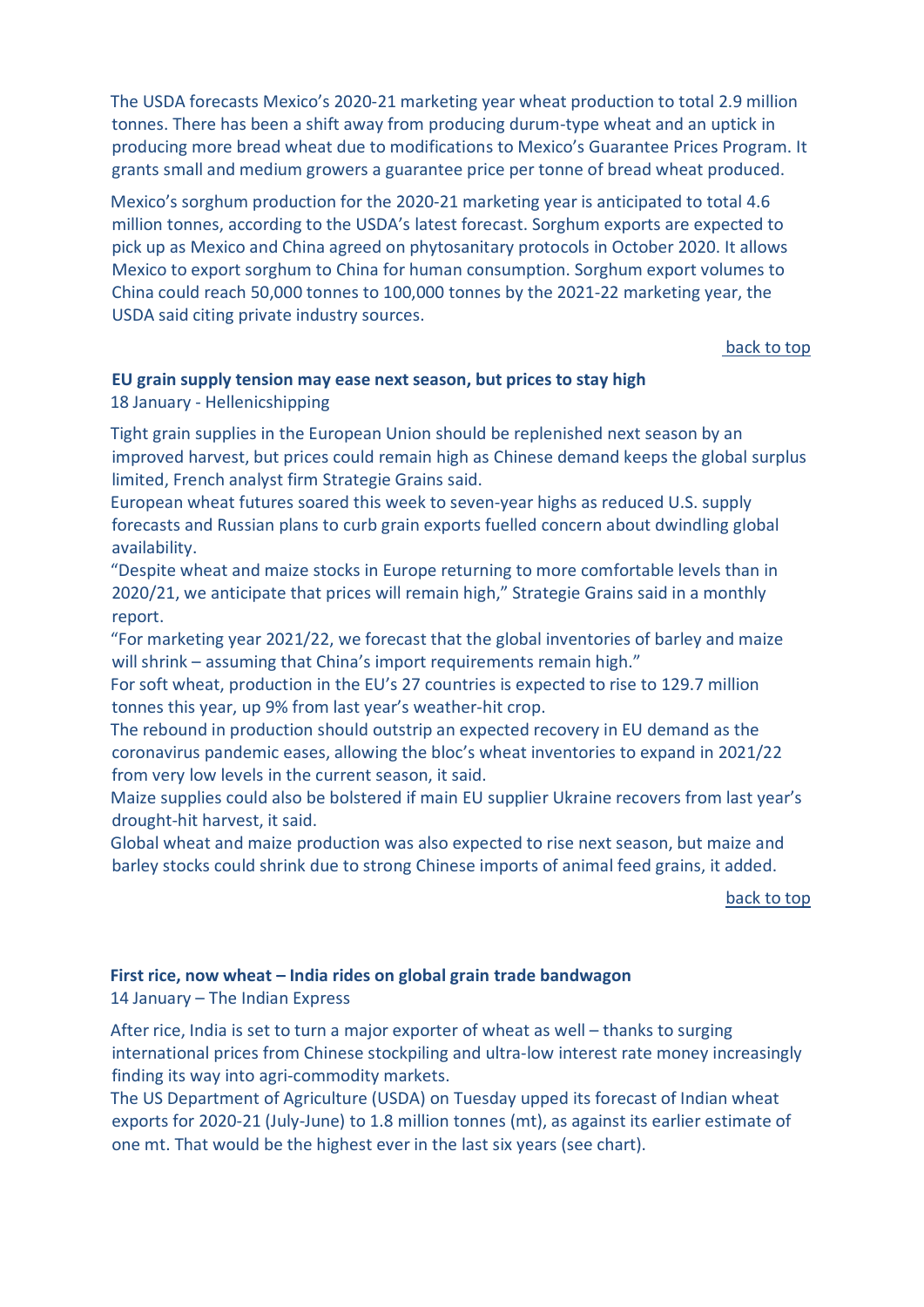The trebling of shipments this year is mainly on the back of rising global prices. Wheat future contracts for March delivery at the Chicago Board of Trade exchange are currently at \$244.35 per tonne, 18.3% higher than the \$206.59 a year ago. This opens up possibilities for Indian exports to nearby markets, especially Bangladesh that buys mostly from Russia. With the Russia government levying a 25 euros-per-tonne export tax on wheat effective from February 15 – in response to high domestic prices – Bangladesh "is beginning to shift its purchases towards India", the USDA has noted in its latest world grain trade report. Bangladesh's total wheat imports are placed at 6.6 mt in 2020-21.

Traders, however, believe that Indian wheat is still not competitive at the government's minimum support price (MSP) of Rs 19,750 per tonne. The export price of wheat bought in Gujarat at that rate – after adding roughly Rs 1,200 towards cost of cleaning, bagging, loading and transport to Kandla or Mundra port – would be Rs 20,950 per tonne. That works out to \$286 per tonne or \$290-plus, after adding exporter margins. The above price is higher than the \$275-280 that major exporters such as Australia, France, US, Russia and Canada are quoting for March-April shipments. Indian grain, moreover, fetches a \$10-15/tonne discount relative to Australian premium white and Russian wheat

having more protein content (12.5% versus 11.5%) and less foreign matter/impurities. "In all, given our MSP, we are \$25 or so per tonne costlier today," said Amit Takkar, managing director, Conifer Commodities Pvt. Ltd.

Also Read |Before bringing in agri reforms, level the playing field for farmers That disadvantage can, of course, be overcome if wheat is sourced at below MSP from Uttar Pradesh, Bihar, Gujarat and Maharashtra, where not much government procurement happens. The new crop arriving in these markets from March onwards would be available at Rs 17,000-18,000/tonne. This wheat can be exported by rail rakes to Bangladesh or shipped to the Middle East (UAE, Oman and Bahrain) and Southeast Asia (Indonesia, Vietnam and Malaysia).

The USDA report, meanwhile, has also estimated India's rice imports to have hit a record 14.4 mt in 2020, up from 9.79 mt and 11.791 mt of the preceding two years. The country's closest competitors – Thailand and Vietnam – have seen their exports during this period fall from 11.056 mt to 7.562 mt and 5.5 mt and from 6.59 mt to 6.581 mt and 6.1 mt, respectively. Both have had drought-reduced crops, with Vietnam recently even contracting

70,000 tonnes of Indian rice for the first time, following China in December. USDA has projected India's rice imports in 2021 at 14 mt. Bangladesh, which imported just

80,000 tonnes in 2020, is expected to buy one mt this year. The beneficiary of it will again be India. "Despite concerns about the availability of shipping containers, which is impacting rice exports from Vietnam and Thailand, India can export to Bangladesh via rail and truck," the report added.

All this export demand isn't bad at a time when India's own domestic production of rice and wheat touched an all-time-high of 118.43 mt and 107.59 mt, respectively, in 2019-20. Government agencies also procured a record 52 mt of rice and 38.99 mt of wheat. This year, too, similar bumper crops are likely.

The key driver of global price turnaround seems to be China. USDA data has forecast record Chinese imports of oilseeds (mainly soyabean) and coarse grain (maize and sorghum) in 2020-21 (October-September), apart from end-year stocks of rice and wheat. The reasons for its building strategic stockpiles of everything aren't as fully clear as their effect on international prices.

[back to top](#page-0-0)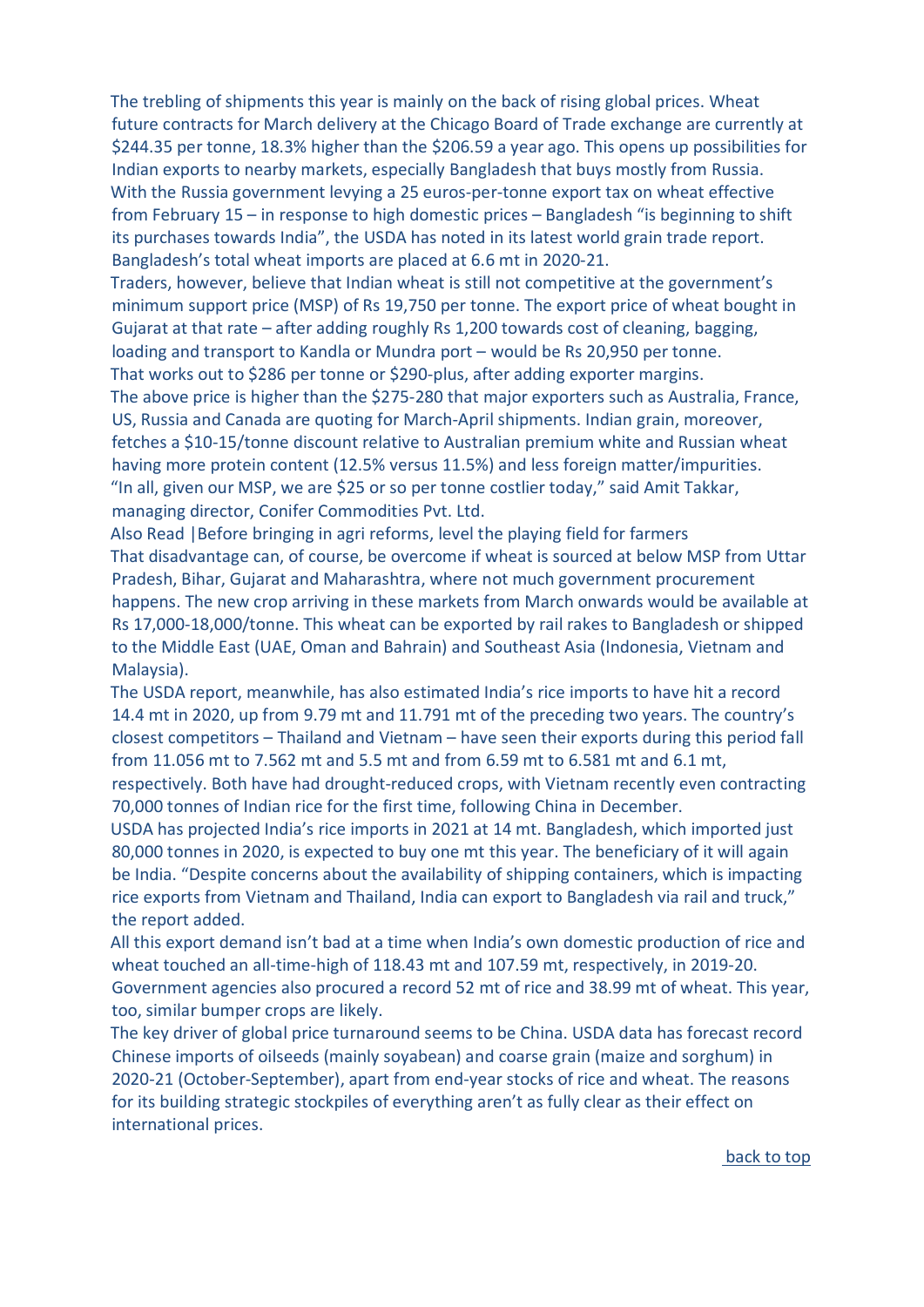#### <span id="page-8-0"></span>**USDA cuts estimate of 2020 crop harvest, prices spike for maize and soybeans** 12 January – Startribune.com

U.S. soybean and maize supplies in September will be smaller than previously forecast due to a reduced estimate of last fall's harvest, the U.S. Agriculture Department said on Tuesday. The crop revisions will intensify fears of shortages around the world this year, after governments tried to lock in extra food supplies amid the COVID-19 pandemic that disrupted global supply chains and thinned U.S. stockpiles.

Concerns about tight supplies have pushed Chicago Board of Trade maize, soybean and wheat futures to multiyear peaks in recent weeks. On Tuesday, maize jumped by as much as 5%, while soybeans added nearly 4% and wheat gained almost 5%. The surge took prices to highs not seen since 2014.

"The U.S. numbers are creating more of the sticker shock, with USDA not only reducing 2020 supplies, or current crop year supplies, but also realizing that demand — especially led by beans — is fairly strong," said Terry Reilly, senior analyst with Futures International. USDA pegged the 2020-2021 domestic soybean ending stocks outlook at 140 million bushels, down from its December forecast for 175 million, and maize ending stocks at 1.552 billion bushels, down from 1.702 billion in December.

U.S. maize production for the 2020-2021 marketing year was pegged at 14.182 billion bushels and soybean production was pegged at 4.135 billion bushels.

The soybean harvest view fell below the average of market expectations, and maize production missed the low end of a range of analysts' estimates in a Reuters poll. "Nobody was expecting maize production to drop like that," said Jack Scoville, analyst with the Price Group. "They [USDA] underestimated the damage from the drought and the

derecho and probably overestimated some of the better areas."

Chicago Board of Trade (CBOT) March maize ended up the daily 25-cent limit at \$5.17¼ a bushel, the highest level for a most-active contract since May 2014. May and June futures were also limit-up, and all three were trading synthetically through options about 8 cents above closing prices.

Maize-trading limits will expand to 40 cents on Wednesday following the limit-up close, CME Group said.

March soybeans jumped 45¾ cents to \$14.18¼ a bushel, the highest for a most-active soy contract since June 2014. CBOT March wheat gained 30¼ cents to \$6.65 a bushel, the highest since December 2014.

USDA also lowered its forecast for upcoming harvests in key export countries Brazil and Argentina.

Soybean production in top-producer Brazil was pegged at 133.00 million tonnes, unchanged from the previous outlook. Brazil's maize harvest was seen at 109.00 million tonnes. In Argentina, where farmers have struggled with drought throughout the growing season, USDA predicted a soybean harvest of 48.00 million tonnes and a maize harvest of 47.50 million tonnes.

<span id="page-8-1"></span>Argentina has moved to curb maize exports, while top wheat exporter Russia is considering raising a previously announced export tax on the grain.

[back to top](#page-0-0)